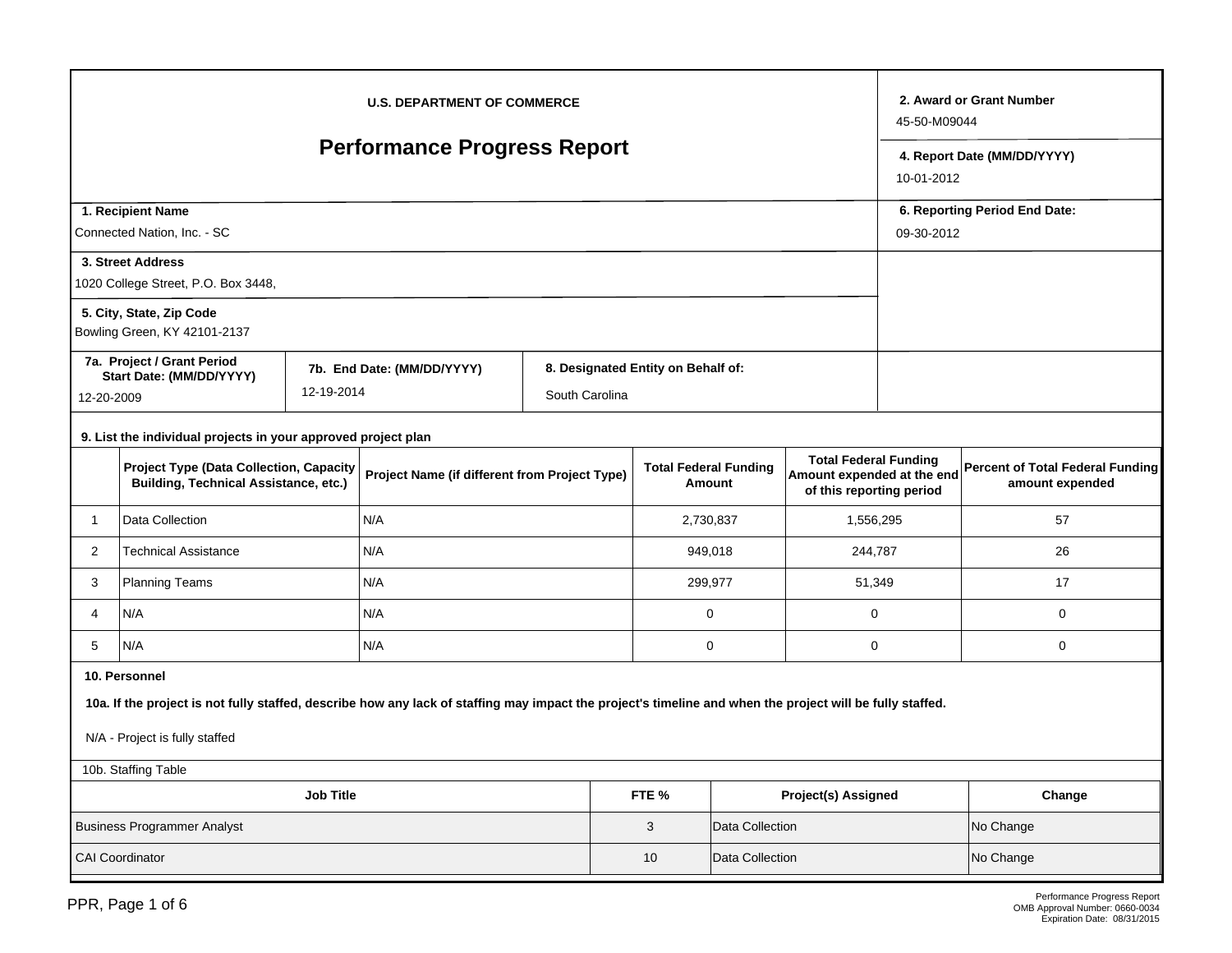| <b>Compliance Coordinator</b>          | $\overline{7}$  | Data Collection       | No Change |
|----------------------------------------|-----------------|-----------------------|-----------|
| <b>ETS Analyst</b>                     | 55              | Data Collection       | No Change |
| <b>ETS Manager</b>                     | $\overline{4}$  | Data Collection       | No Change |
| GIS Analyst 1                          | 35              | Data Collection       | No Change |
| GIS Analyst 2                          | $\mathbf{1}$    | Data Collection       | No Change |
| GIS Analyst 3                          | $\mathbf{1}$    | Data Collection       | No Change |
| GIS Analyst 4                          | $\mathbf{1}$    | Data Collection       | No Change |
| <b>GIS Services Manager</b>            | $\overline{4}$  | Data Collection       | No Change |
| <b>Grants Management Officer</b>       | 10              | Data Collection       | No Change |
| Outreach & Awareness Manager           | $5\phantom{.0}$ | Data Collection       | No Change |
| Outreach & Awareness Specialist 1      | 19              | Data Collection       | No Change |
| Outreach & Awareness Specialist 2      | 11              | Data Collection       | No Change |
| Outreach & Awareness Specialist 3      | $\overline{7}$  | Data Collection       | No Change |
| Outreach & Awareness Specialist 4      | 6               | Data Collection       | No Change |
| Policy & Research Outreach Specialist  | 5               | Data Collection       | No Change |
| President & COO                        | $\mathbf{3}$    | Data Collection       | No Change |
| Project Coordinator                    | $\overline{4}$  | Data Collection       | No Change |
| Project Management Director            | $9\,$           | Data Collection       | No Change |
| Project Manager 1                      | 5               | Data Collection       | No Change |
| Project Manager 2                      | $\overline{2}$  | Data Collection       | No Change |
| <b>Provider Relations Manager</b>      | 9               | Data Collection       | No Change |
| State Services Specialist 1            | 6               | Data Collection       | No Change |
| State Services Specialist 2            | 24              | Data Collection       | No Change |
| <b>Community Technology Specialist</b> | $\mathbf{1}$    | Planning Teams        | No Change |
| Outreach & Awareness Manager           | $\mathbf{1}$    | <b>Planning Teams</b> | No Change |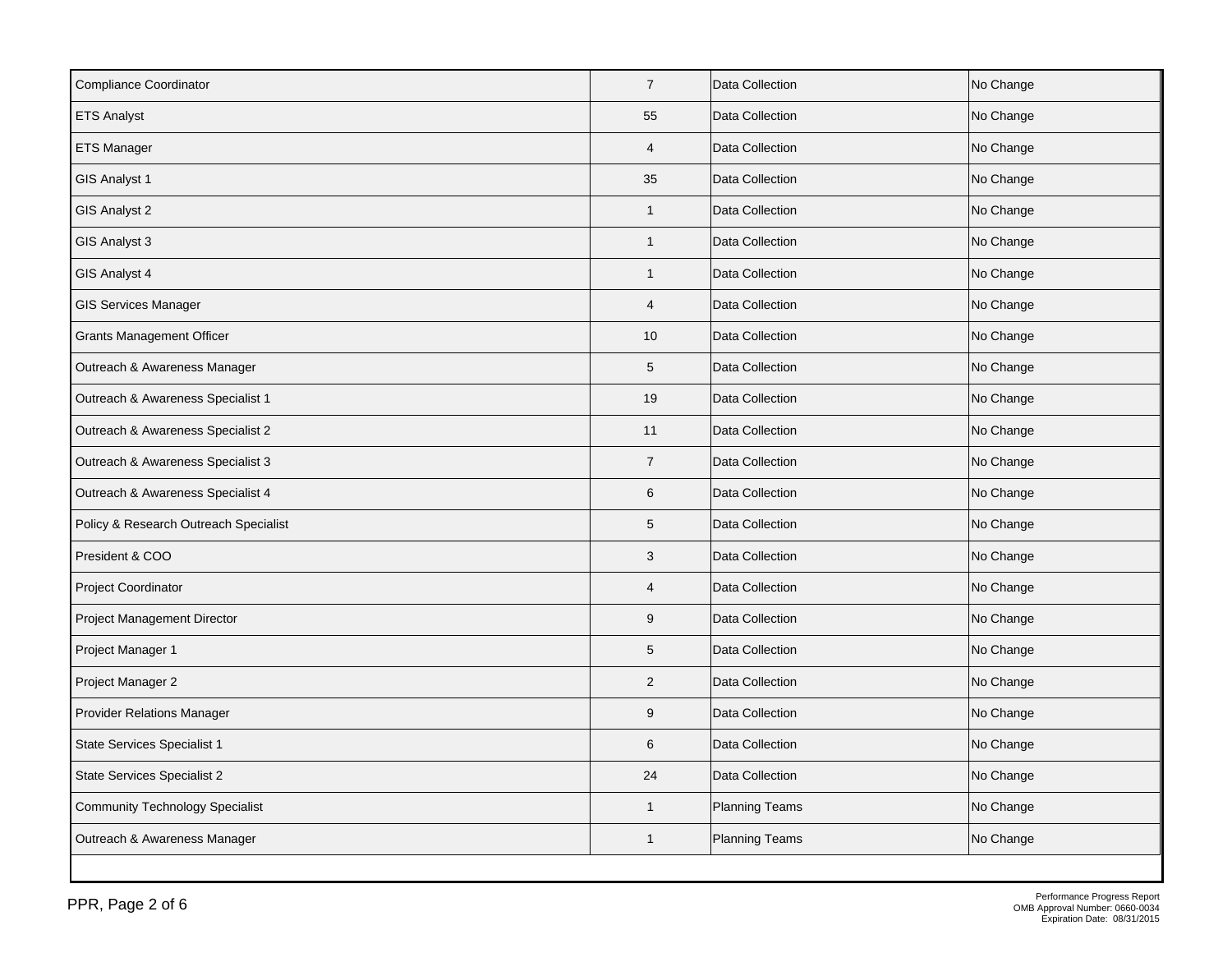| <b>ETS Contract Labor</b><br>Data Collection                                                                                                                                  |                 |   | Vendor                      |                             | No                                   | Yes                           | 12/20/2009        | 12/19/2014                  | 167,182                                                  | 77,623                                                              | Data Collection               | 100                           |
|-------------------------------------------------------------------------------------------------------------------------------------------------------------------------------|-----------------|---|-----------------------------|-----------------------------|--------------------------------------|-------------------------------|-------------------|-----------------------------|----------------------------------------------------------|---------------------------------------------------------------------|-------------------------------|-------------------------------|
| Throughbred Research Group<br>Technical Assistance                                                                                                                            |                 |   | Vendor                      |                             | Yes                                  | Yes                           | 02/09/2010        | 08/31/2013                  | 253,411                                                  | $\mathbf 0$                                                         | <b>Technical Assis</b>        | 79                            |
| Throughbred Research Group                                                                                                                                                    | Data Collection |   | Vendor<br>Yes               |                             |                                      | Yes                           | 02/09/2010        | 08/31/2013                  | 67,936                                                   | $\mathbf 0$                                                         | Data Collection               | 21                            |
| <b>Subcontract</b><br><b>Name</b><br><b>Purpose</b>                                                                                                                           |                 |   | <b>Type (Vendor/Subrec)</b> |                             | <b>RFP</b><br><b>Issued</b><br>(Y/N) | Contract<br>Executed<br>(Y/N) | <b>Start Date</b> | <b>End Date</b>             | <b>Total Federal</b><br><b>Funds</b><br><b>Allocated</b> | <b>Total</b><br><b>Matching</b><br><b>Funds</b><br><b>Allocated</b> | (Example: Data Collection 75) | <b>Project and % Assigned</b> |
| 11a. Subcontracts Table - Include all subcontractors. The totals from this table equal the "Subcontractor Total" for the Program Budget Worksheet (Q. 12, Column 2, 3, and 4) |                 |   |                             |                             |                                      |                               |                   |                             |                                                          |                                                                     |                               |                               |
| 11. Subcontracts (Vendors and Subrecipients)                                                                                                                                  |                 |   |                             |                             |                                      |                               |                   |                             |                                                          |                                                                     |                               |                               |
|                                                                                                                                                                               |                 |   | <b>Add Row</b>              |                             | <b>Remove Row</b>                    |                               |                   |                             |                                                          |                                                                     |                               |                               |
| State Services Specialist 1                                                                                                                                                   |                 |   |                             |                             |                                      | $\mathbf{1}$                  |                   | <b>Technical Assistance</b> |                                                          |                                                                     | No Change                     |                               |
| State & Local Program Director                                                                                                                                                |                 |   |                             |                             |                                      | $\mathbf{1}$                  |                   | <b>Technical Assistance</b> |                                                          |                                                                     | No Change                     |                               |
| Research Manager                                                                                                                                                              |                 |   |                             |                             |                                      | 9                             |                   | <b>Technical Assistance</b> |                                                          |                                                                     | No Change                     |                               |
| Research Analyst 4                                                                                                                                                            |                 |   |                             |                             |                                      | $\mathbf{1}$                  |                   | <b>Technical Assistance</b> |                                                          |                                                                     | No Change                     |                               |
| Research Analyst 3                                                                                                                                                            |                 |   |                             |                             |                                      | 2                             |                   | <b>Technical Assistance</b> |                                                          |                                                                     | No Change                     |                               |
| Research Analyst 2                                                                                                                                                            |                 |   |                             |                             |                                      | 5                             |                   | <b>Technical Assistance</b> |                                                          |                                                                     | No Change                     |                               |
| Research Analyst 1                                                                                                                                                            |                 |   |                             |                             |                                      | 37                            |                   | <b>Technical Assistance</b> |                                                          |                                                                     | No Change                     |                               |
| Research & GIS Analyst                                                                                                                                                        |                 |   |                             |                             |                                      | 3                             |                   | <b>Technical Assistance</b> |                                                          |                                                                     | No Change                     |                               |
| Project Management Director                                                                                                                                                   |                 |   |                             |                             |                                      | 22                            |                   | <b>Technical Assistance</b> |                                                          |                                                                     | No Change                     |                               |
| President & COO                                                                                                                                                               |                 |   |                             |                             |                                      | $\mathbf{1}$                  |                   | <b>Technical Assistance</b> |                                                          |                                                                     | No Change                     |                               |
| Policy & Research Outreach Specialist                                                                                                                                         |                 |   |                             |                             |                                      | 2                             |                   | <b>Technical Assistance</b> |                                                          |                                                                     | No Change                     |                               |
| <b>Chief Policy Counsel</b>                                                                                                                                                   |                 |   |                             |                             |                                      | $\overline{2}$                |                   | <b>Technical Assistance</b> |                                                          |                                                                     | No Change                     |                               |
| Broadband Planning Manager 2                                                                                                                                                  |                 |   |                             |                             |                                      | $\mathbf{1}$                  |                   | <b>Technical Assistance</b> |                                                          |                                                                     | No Change                     |                               |
| Broadband Planning Manager 1                                                                                                                                                  |                 | 5 |                             | <b>Technical Assistance</b> |                                      |                               | No Change         |                             |                                                          |                                                                     |                               |                               |
| <b>State Services Specialist 1</b>                                                                                                                                            |                 |   |                             |                             |                                      | $\mathbf{1}$                  |                   | <b>Planning Teams</b>       |                                                          |                                                                     | No Change                     |                               |
| Research Analyst 2                                                                                                                                                            |                 |   |                             |                             |                                      | $\mathbf{1}$                  |                   | Planning Teams              |                                                          |                                                                     | No Change                     |                               |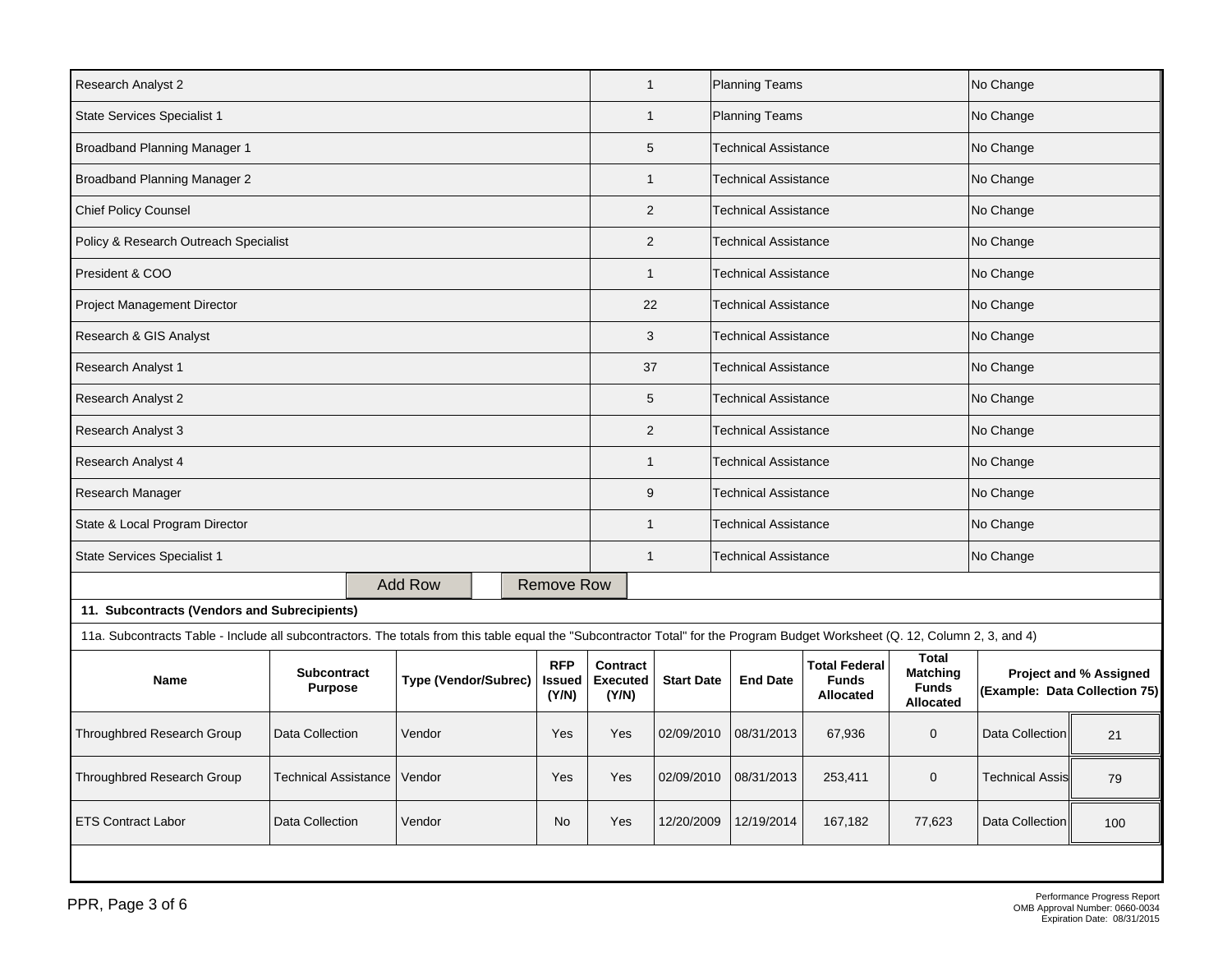| <b>GIS Consultants</b>                            | Data Collection       | Vendor | Yes       | Yes       | 12/20/2009     | 12/19/2014 | 49,115            | $\mathbf 0$ | Data Collection        | 100 |
|---------------------------------------------------|-----------------------|--------|-----------|-----------|----------------|------------|-------------------|-------------|------------------------|-----|
| <b>Legal Consultants</b>                          | Data Collection       | Vendor | <b>No</b> | Yes       | 12/20/2009     | 12/19/2014 | 33,820            | 29,260      | Data Collection        | 100 |
| <b>Community Technology</b><br><b>Specialists</b> | <b>Planning Teams</b> | Vendor | <b>No</b> | Yes       | 05/14/2012     | 05/13/2014 | 236,000           | $\mathbf 0$ | Planning Team          | 100 |
| Hosting                                           | Data Collection       | Vendor | <b>No</b> | <b>No</b> | 12/20/2009     | 12/19/2014 | 38,683            | $\mathbf 0$ | Data Collection        | 100 |
| Various                                           | Data Collection       | Vendor | <b>No</b> | <b>No</b> | 12/20/2009     | 12/19/2014 | 27,794            | $\mathbf 0$ | Data Collection        | 100 |
| Various                                           | Technical Assistance  | Vendor | <b>No</b> | No        | 12/20/2009     | 12/19/2014 | 17,516            | $\mathbf 0$ | <b>Technical Assis</b> | 100 |
|                                                   |                       |        |           |           | <b>Add Row</b> |            | <b>Remove Row</b> |             |                        |     |

**11b. Describe any challenges encountered with vendors or subrecipients.**

No issues or challenges to report.

## **12. Budget worksheet**

| Columns 2, 3, and 4 will match your current project budget for your entire award, which is the SF-424A on file. Only list matching funds that the Department of Commerce has already approved. |                                    |                                |                        |                                     |                                               |                                       |  |  |
|------------------------------------------------------------------------------------------------------------------------------------------------------------------------------------------------|------------------------------------|--------------------------------|------------------------|-------------------------------------|-----------------------------------------------|---------------------------------------|--|--|
| <b>Project Budget Element</b>                                                                                                                                                                  | Federal<br><b>Funds</b><br>Awarded | <b>Approved Matching Funds</b> | Total<br><b>Budget</b> | Federal<br>Funds<br><b>Expended</b> | Approved<br><b>Matching Funds</b><br>Expended | <b>Total Funds</b><br><b>Expended</b> |  |  |
| <b>Personnel Salaries</b>                                                                                                                                                                      | \$1,199,434                        | \$123,752                      | \$1,323,186            | \$510,173                           | \$745                                         | \$510,918                             |  |  |
| <b>Personnel Fringe Benefits</b>                                                                                                                                                               | \$257,278                          | \$32,004                       | \$289,282              | \$113,171                           | \$160                                         | \$113,331                             |  |  |
| <b>Travel</b>                                                                                                                                                                                  | \$157,557                          | \$0                            | \$157,557              | \$83,452                            | \$582                                         | \$84,034                              |  |  |
| Equipment                                                                                                                                                                                      | \$139,143                          | \$0                            | \$139,143              | \$83,608                            | \$0                                           | \$83,608                              |  |  |
| <b>Materials / Supplies</b>                                                                                                                                                                    | \$50,350                           | \$0                            | \$50,350               | \$28,963                            | \$0                                           | \$28,963                              |  |  |
| <b>Subcontracts Total</b>                                                                                                                                                                      | \$891,457                          | \$106,883                      | \$998,340              | \$460,759                           | \$192,470                                     | \$653,229                             |  |  |
| <b>Construction</b>                                                                                                                                                                            | \$0                                | \$0                            | \$0                    | \$0                                 | \$0                                           | \$0                                   |  |  |
| Other                                                                                                                                                                                          | \$54,298                           | \$685,883                      | \$740,181              | \$26,033                            | \$265,541                                     | \$291,574                             |  |  |
|                                                                                                                                                                                                |                                    |                                |                        |                                     |                                               |                                       |  |  |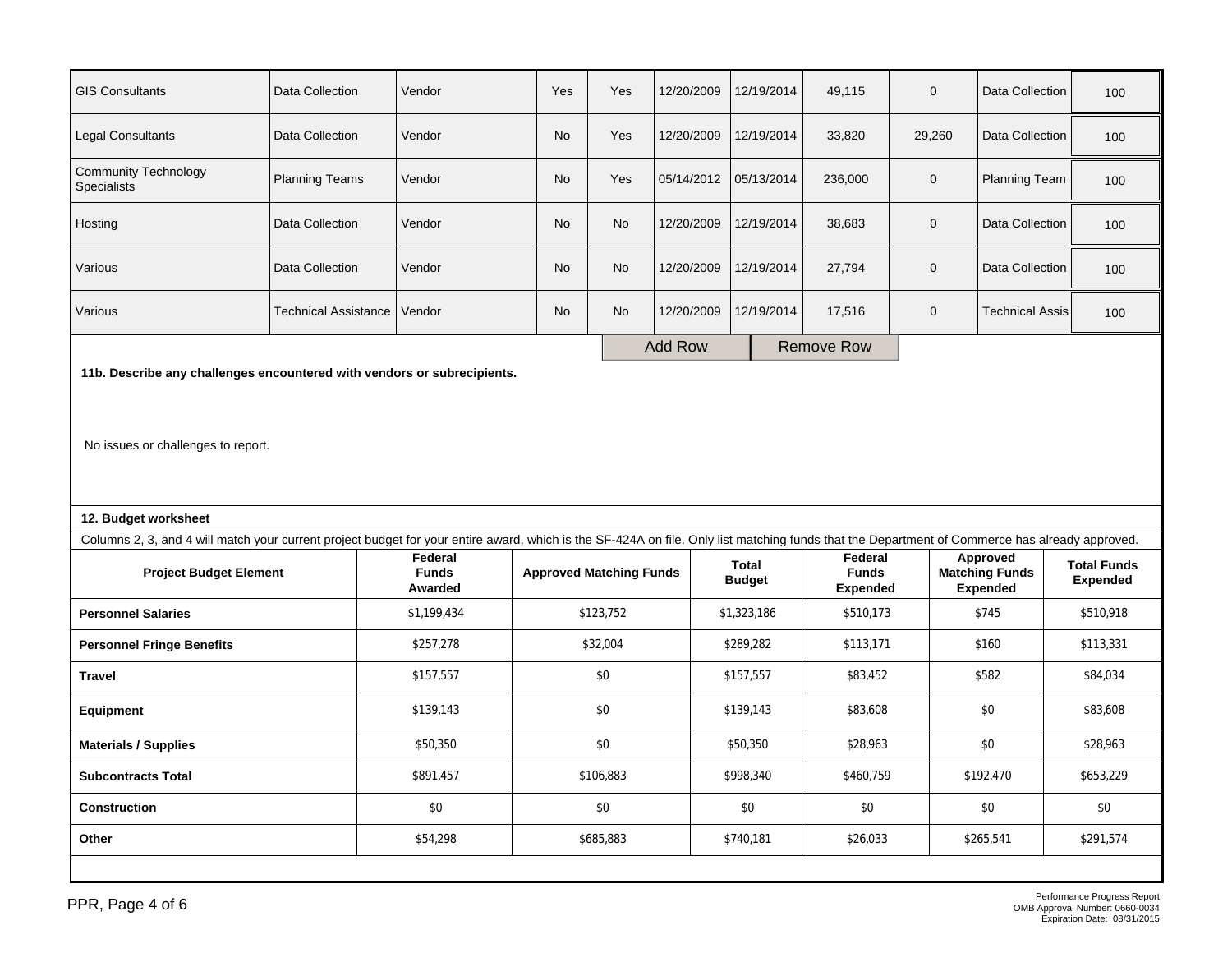| <b>Project Budget Element</b>                                                                                                                                                                                                                                                                                                                                                                                                                                                                                                                                | Federal<br><b>Funds</b><br>Awarded | <b>Approved Matching Funds</b> | <b>Total</b><br><b>Budget</b> | Federal<br><b>Funds</b><br><b>Expended</b> | Approved<br><b>Matching Funds</b><br><b>Expended</b> | <b>Total Funds</b><br><b>Expended</b> |  |  |  |  |
|--------------------------------------------------------------------------------------------------------------------------------------------------------------------------------------------------------------------------------------------------------------------------------------------------------------------------------------------------------------------------------------------------------------------------------------------------------------------------------------------------------------------------------------------------------------|------------------------------------|--------------------------------|-------------------------------|--------------------------------------------|------------------------------------------------------|---------------------------------------|--|--|--|--|
| <b>Total Direct Costs</b>                                                                                                                                                                                                                                                                                                                                                                                                                                                                                                                                    | \$2,749,517<br>\$948.522           |                                |                               | \$1,306,159                                | \$459,498                                            | \$1,765,657                           |  |  |  |  |
| <b>Total Indirect Costs</b>                                                                                                                                                                                                                                                                                                                                                                                                                                                                                                                                  | \$1,230,315                        | \$82,145                       | \$1,312,460                   | \$546.272                                  | \$1,024                                              | \$547,296                             |  |  |  |  |
| <b>Total Costs</b>                                                                                                                                                                                                                                                                                                                                                                                                                                                                                                                                           | \$3,979,832                        | \$1,030,667                    | \$5,010,499                   | \$1,852,431                                | \$460,522                                            | \$2,312,953                           |  |  |  |  |
| % of Total                                                                                                                                                                                                                                                                                                                                                                                                                                                                                                                                                   | 79                                 | 21                             | 100                           | 80                                         | 20                                                   | 100                                   |  |  |  |  |
| 13. Hardware / Software                                                                                                                                                                                                                                                                                                                                                                                                                                                                                                                                      |                                    |                                |                               |                                            |                                                      |                                       |  |  |  |  |
| Hardware/Software purchases for the project to date include the following:<br>- Interactive Map: \$60,000<br>- ArcInfo/ArcGIS Software: \$7.515<br>- Computers & Software: \$21,411<br>- Speed Test: \$3,823<br>- Google Earth Pro: \$585<br>- Spectrum Analyzer: \$4.477<br>- Multiple dedicated storage servers and backup replication solution : \$4.938<br>New purchases this quarter include the following:<br>- Computers & software: \$592<br>- Speed Test: \$1,395<br>- Multiple dedicated storage servers and backup replication solution : \$4,938 |                                    |                                |                               |                                            |                                                      |                                       |  |  |  |  |
| 13b. Please note any hardware/software that has yet to be purchased and explain why it has not been purchased.                                                                                                                                                                                                                                                                                                                                                                                                                                               |                                    |                                |                               |                                            |                                                      |                                       |  |  |  |  |
| Remaining purchases may include SQL server for mapping geodatabase, SQL server software, multiple dedicated storage server, security application, additional backup replication solution,<br>computers, a spectrum analyzer, GPS units, interactive map upgrades/maintenance, Archlnfo/ArcGIS maintenance, and speed test updates as well as computers and software maintenance.<br>These items will only be purchased if necessary for the successful completion of the project.                                                                            |                                    |                                |                               |                                            |                                                      |                                       |  |  |  |  |

**14. SBI PPR Project Attachment (Skip question 14b if Data Collection is your only project).** 

14a. Complete a SBI PPR Project Data Collection Attachment and attach it to the PPR.

14b. Complete a SBI PPR Attachment for each additional funded project and attach it to the PPR.

**15. Certification: I certify to the best of my knowledge and belief that this report is correct and complete for performance of activities for the purpose set forth in the award documents.** 

15a. Typed or Printed Name and Title of Authorized Certifying Official

15c. Telephone (area code, number, and extension)

Bernie Bogle